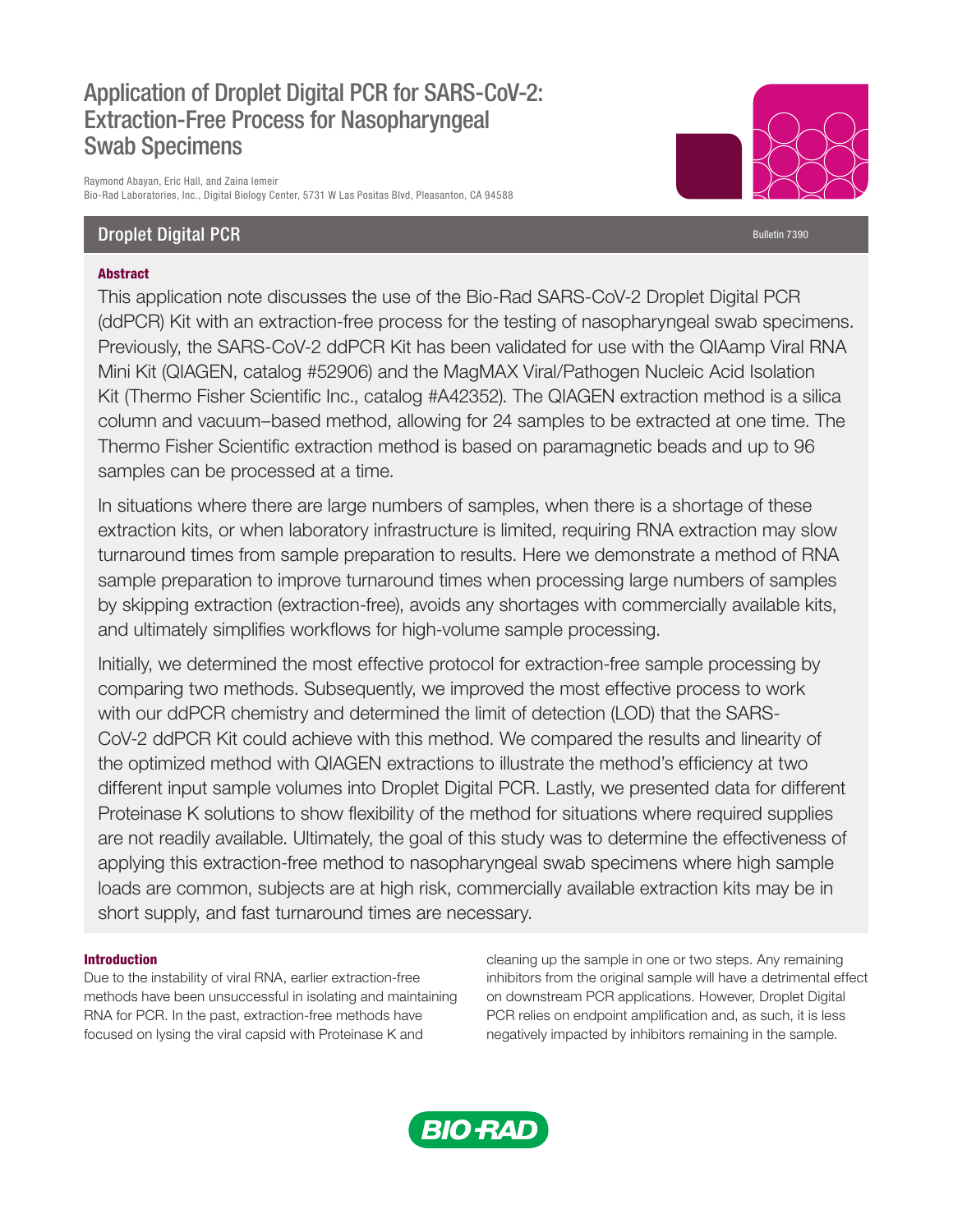The Bio-Rad SARS-CoV-2 ddPCR Kit is a reverse transcription (RT) ddPCR test designed to detect RNA in SARS-CoV-2. The oligonucleotide primer and probe sequences for detection of SARS-CoV-2 are the same as those reported by the Centers for Disease Control and Prevention (CDC) and were selected from regions of the viral nucleocapsid (*N*) gene. The panel (two primer/probe sets) is designed for specific detection of the 2019-nCoV. An additional primer/probe set to detect the human RNase P gene (*RP*) in control samples and clinical specimens is also included in the panel as an internal control. The Bio-Rad SARS-CoV-2 ddPCR Kit includes these three sets of primers/probes as a single multiplex assay to enable a one-well reaction.

## Materials and Methods

## Extraction-Free Protocol

The sampling medium tested was Universal Transport Medium (UTM) (Copan Diagnostics, Inc., catalog #305C). Positive samples were contrived using heat-inactivated 2019 novel coronavirus stock sample (American Type Culture Collection [ATCC], catalog #VR-1986HK). The stock sample was estimated to have a concentration of ~3.9 x 10<sup>8</sup> copies/ml following extraction with the QIAGEN QIAamp Kit and quantification by Droplet Digital PCR. UTM from the swab collection tubes was spiked with a 1:103 dilution of the ATCC SARS-CoV-2 viral stock for a neat concentration of 3.9 x 105 copies/ml. This was then serially diluted in DNA LoBind 1.5 ml Tubes (Eppendorf AG, catalog #022431021) with UTM to achieve final concentrations of 4.0, 3.0, and 2.0 x 103 copies/ml for an LOD study.

ATCC diluted 1:4 in phosphate buffered saline (PBS) was in parallel as an extraction-free positive process control, and a pool of confirmed negative specimens collected in UTM was used as a negative process control. The Exact Diagnostics SARS-CoV-2 Positive Standard diluted 1:10 in UTM was also included as an additional positive process control.

The extraction-free method by Marzinotto et al. (2020; not peer reviewed) and described previously in Bio-Rad [bulletin 7377](https://www.bio-rad.com/webroot/web/pdf/lsr/literature/Bulletin_7377.pdf) was tested, following the protocol using Proteinase K from *Tritirachium album* (Sigma-Aldrich, Inc., P2308-10MG). Proteinase K was resuspended in Hanks' Balanced Salt Solution (HBSS) with calcium and magnesium and without phenol red (Sigma-Aldrich, 55037C) for a final solution concentration of 30 mg/ml. Of this 30 mg/ml Proteinase K in HBSS, 10 ul was added to 100 ul of media sample (mixed by pipet) in a ddPCR 96-Well Plate (Bio-Rad Laboratories, Inc., catalog #12001925) and sealed with a removable foil seal (Bio-Rad, #MSF1001).

Keep the plate on ice or on a 4ºC plate holder while working with the Proteinase K solution to protect the RNA from degradation at room temperature. The plate was then heated in a C1000 Touch Thermal Cycler with 96–Deep Well Reaction Module (Bio-Rad, #1851197) according to the protocol in Table 1.

## Table 1. Extraction-free thermal cycling protocol.

| <b>Cycling Step</b> | Temperature, °C | Time, min | <b>Number of Cycles</b> |  |  |  |
|---------------------|-----------------|-----------|-------------------------|--|--|--|
|                     | 55              | 15        |                         |  |  |  |
|                     | 98              |           |                         |  |  |  |
|                     |                 |           |                         |  |  |  |
|                     |                 | Infinite  | Optional                |  |  |  |

The plate should be held at 4ºC for at least 2 minutes or until the ddPCR reaction plate is ready. The plate was briefly centrifuged to collect any solution off the sides of the well or the foil seal before moving to the SARS-CoV-2 ddPCR reaction setup.

## SARS-CoV-2 ddPCR Protocol

A positive ddPCR control was prepared by diluting the Exact Diagnostics SARS-CoV-2 Positive Standard 1:10 in 100 µl of nuclease-free water (NFW) then combining with master mix in a separate well. Extraction-free viral samples were run in the sample plate with the Exact Diagnostics SARS-CoV-2 Positive Standard 1:10 dilution as a positive process control. NFW was used as the no template control (NTC) in each ddPCR Plate.

During the first optimization runs, a volume of 5.5 µl of each sample was added to the master mix composed of 1.1 µl 2019-nCoV CDC ddPCR Triplex Assay, 2.2 µl reverse transcriptase, 5.5 µl supermix, 1.1 µl dithiothreitol, and 6.6 µl nuclease-free water. See Table 2.

#### Table 2. ddPCR master mix reaction components.

| Component                                   | Volume, ul | <b>Final Concentration</b> |
|---------------------------------------------|------------|----------------------------|
| Supermix                                    | 5.5        | 1x                         |
| Reverse transcriptase                       | 22         | $20 U/\mu$                 |
| <b>Dithiothreitol</b>                       | 1.1        | $15 \text{ mM}$            |
| 2019-nCoV CDC ddPCR<br><b>Triplex Assay</b> | 1.1        | 1x                         |
| RNA sample                                  | 5.5        | 100 fg-100 ng per reaction |
| Nuclease-free water                         | 6.6        |                            |
| Total reaction volume                       | 22         |                            |

Once the extraction-free process was defined, different input samples of 7.7 and 9.9 µl were added to ddPCR reactions. For these inputs, the NFW volume must be adjusted to maintain a total reaction volume of 22 µl. While preparing the master mix, keep all reagents on ice or a 4°C cold block before adding to the plate.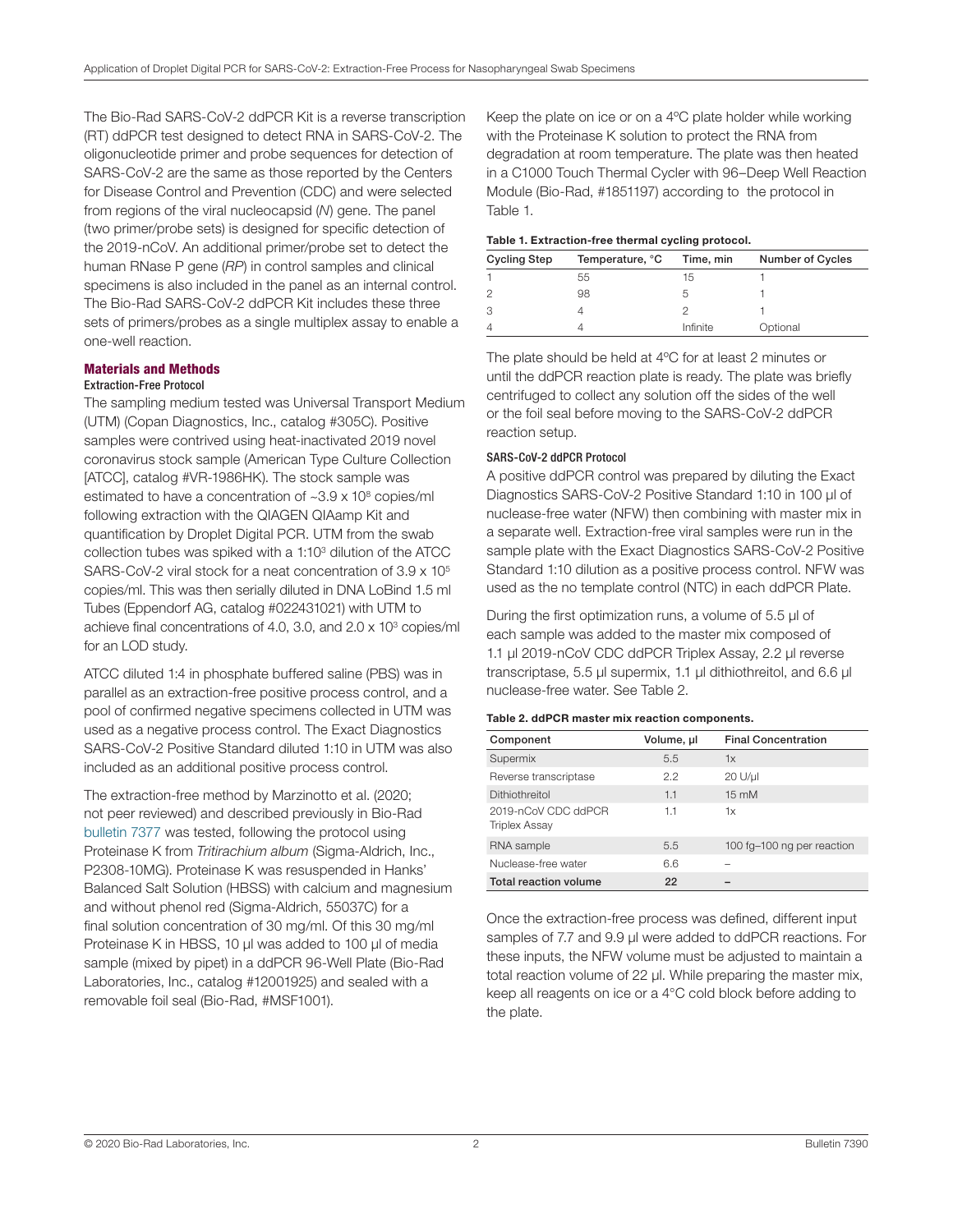A

B

A 22 µl total reaction RT-ddPCR mixture was loaded into the wells of a ddPCR 96-Well Plate. The mixtures were then fractionated into up to 20,000 nanoliter-sized droplets in the form of a water-in-oil emulsion in an Automated Droplet Generator (Bio-Rad, #1864101) with Automated Droplet Generation Oil for Probes (Bio-Rad, #1864110). The ddPCR 96-Well Plate containing droplets was sealed with foil using a plate sealer and thermal cycled in a C1000 Touch Thermal Cycler (Bio-Rad, #1851197) to achieve reverse transcription of RNA followed by PCR amplification of cDNA. The process is described in Table 3.

| Table 3. SARS-CoV-2 ddPCR thermal cycling protocol. |  |  |
|-----------------------------------------------------|--|--|
|                                                     |  |  |

| <b>Cycling Step</b>   | Temperature, °C | Time              | <b>Number of Cycles</b> |  |
|-----------------------|-----------------|-------------------|-------------------------|--|
| Reverse transcription | 50              | 60 min            |                         |  |
| PCR enzyme activation | 95              | $10 \text{ min}$  |                         |  |
| Template denaturation | 94              | 30 <sub>sec</sub> |                         |  |
| Annealing/extension   | 55              | $60$ sec          | 40                      |  |
| Droplet stabilization | $\overline{4}$  | $30 \text{ min}$  |                         |  |
| Hold (optional)       | 4               | Overnight         |                         |  |

Following thermal cycling, the plate was loaded into the QX200 Droplet Reader (Bio-Rad, #1864003) and the droplets in each well were run through a microfluidic channel, single file, past a two-color fluorescence detector. The fluorescence intensity of each droplet was measured in FAM and HEX channels, and droplets were determined to be positive or negative for each target in the Bio-Rad SARS-CoV-2 ddPCR Kit: *N1*, *N2*, and *RP*. The fluorescence data were then analyzed by QX Manager Software Standard Edition, Version 1.1 to determine the presence of SARS-CoV-2 *N1* and *N2* in the specimen.

## **Results**

## Method Performance

As described earlier, the contrived samples were created by spiking inactivated virus at the following dilutions: 4.0, 3.0, and 2.0 x 103 copies/ml. These dilutions of the starting sample were used to determine the LOD that this method could achieve. Twenty process replicates and ten negative sample replicates were tested with Droplet Digital PCR.

The virus-spiked dilutions were processed using the extraction-free method with an unspiked UTM media sample as a negative control. A positive process control of Exact Diagnostics SARS-CoV-2 Positive Standard spiked in PBS at 2.0 x 104 copies/ml was used. The SARS-CoV-2 ddPCR reaction was performed as described previously with input samples of 7.7 and 9.9 µl into Droplet Digital PCR.

The comparison of concentrations (Figure 1) shows the method's performance at 4.0, 3.0, and 2.0 x 103 copies/ml of virus and also with negative UTM material. An example 2-D plot showing all possible clusters is included as a reference in Figure 2.







Fig. 2. Reference 2-D plot example describing the cluster locations and designations. There are eight possible cluster combinations when using the SARS-CoV-2 ddPCR Kit. There are three single-positive clusters: *N1* ( $\blacksquare$ );  $N2$  ( $\Box$ ); and *RP* ( $\Box$ ). There are three double-positive clusters: *N1* and *N2* ( $\Box$ ); *N1* and *RP* (**iii**); *N2* and *RP* (**iii**). Finally, there is one triple-positive cluster, *N1*, *N2*, and *RP* (■), and one triple-negative cluster (■).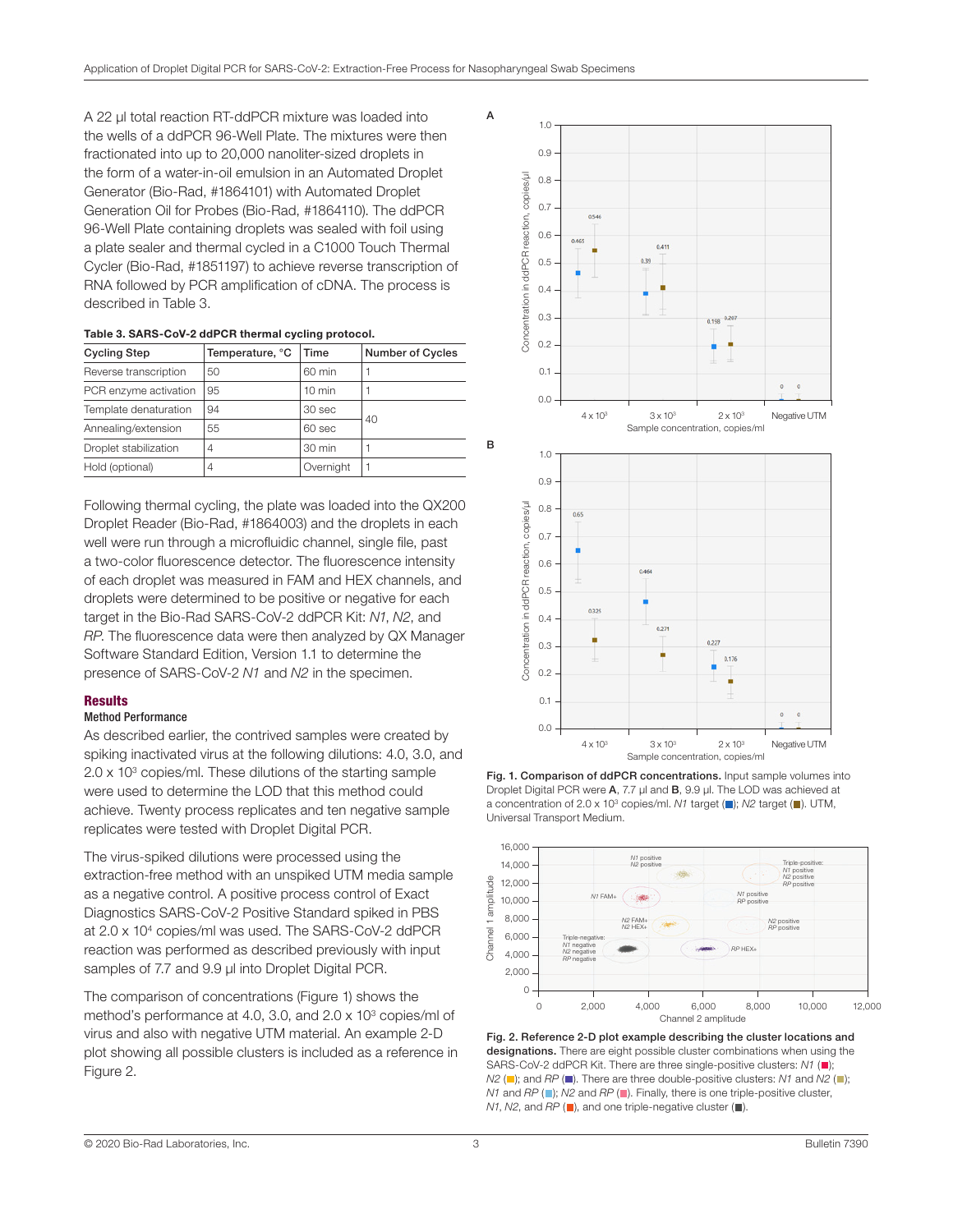The validation data for the SARS-CoV-2 ddPCR Kit show that the LOD using the QIAGEN QIAamp Kit is 200 copies/ml for the *N1* and *N2* targets when used with nasopharyngeal swabs (data not shown). As expected, the lowest concentration detected for this study,  $2.0 \times 10^3$  copies/ml, is well above the LOD for the test when the RNA is extracted from the sample. However, it offers other benefits, such as improved turnaround time, and does not rely on commercial kits that may be in short supply during the COVID-19 pandemic.

For the 7.7 µl input sample into Droplet Digital PCR at the 2.0 x 103 copies/ml concentration level, 19 out of 20 process replicates identified more than one droplet of either *N1* or *N2* positive droplets ( $\alpha$  = 0.05). For the 9.9 µl input RNA sample into Droplet Digital PCR, all 20 identified more than one droplet of either *N1* or *N2* positive droplets ( $\alpha$  = 0.05) greater than the viral concentration identified in the unspiked UTM sample.

The LOD for the extraction-free method is 2.0 x 10<sup>3</sup> copies/ml for both viral targets *N1* and *N2* in this set with 7.7 and 9.9 µl input samples into Droplet Digital PCR. Lower concentration levels, 400 and 40 copies/ml, were also tested. Less than 50% of positives and zero positives, respectively, were identified.

#### Comparison of Extraction-Free with Extracted Sample

An initial 1:103 dilution of the stock ATCC material in UTM was made for a working concentration of  $4 \times 10^6$  copies/ml. This was then serially diluted at concentrations of  $4 \times 10^5$ ,  $4 \times 10^4$ ,  $4 \times 10^3$ ,  $4 \times 10^2$ , and  $4 \times 10^1$  copies/ml. These six levels along with a negative UTM media sample were processed by the extraction-free method in triplicate and tested in Droplet Digital PCR in triplicate ( $n = 9$ ). These same levels were tested with the QIAamp and MagMAX extraction methods. The linearity of the three methods was compared and validated with the SARS-CoV-2 Kit.

The negative UTM media was used as the negative process control ( $n = 9$ ) while a 1:10 dilution of the Exact Diagnostics SARS-CoV-2 Standard Positive in UTM media ( $n = 1$ ) was used as the positive process control. NFW was used as the no template ddPCR control ( $n = 3$ ) while a 1:10 dilution of the Exact Diagnostics SARS-CoV-2 Standard Positive in NFW  $(n = 1)$  was used as the positive ddPCR control.

Input ddPCR samples of 7.7 and 9.9 µl were tested with the extraction-free method and the two extraction methods to show the performance of both input sample volumes. Figure 3 shows the comparison of linearity of all three processes and Table 4 shows concentration data for all three.



Fig. 3. log-log plots for linearity comparing extraction-free and extraction methods. Five contrived samples were created by serial tenfold dilutions, processed with the extraction-free method, and compared with both validated extraction kits. A, linearity results when using 7.7 µl of input sample into Droplet Digital PCR; B, linearity results when using 9.9 µl of input sample into Droplet Digital PCR. Both input volumes achieved R<sup>2</sup> >0.999. MagMAX *N1* ( $\bullet$  ···); MagMAX  $N2$  ( $\cdots$ ); QIAamp  $N1$  ( $\cdots$ ); QIAamp  $N2$  ( $\cdots$ ); extraction-free  $N1$  ( $\cdots$ ); extraction-free  $N2$  ( $\cdots$ ).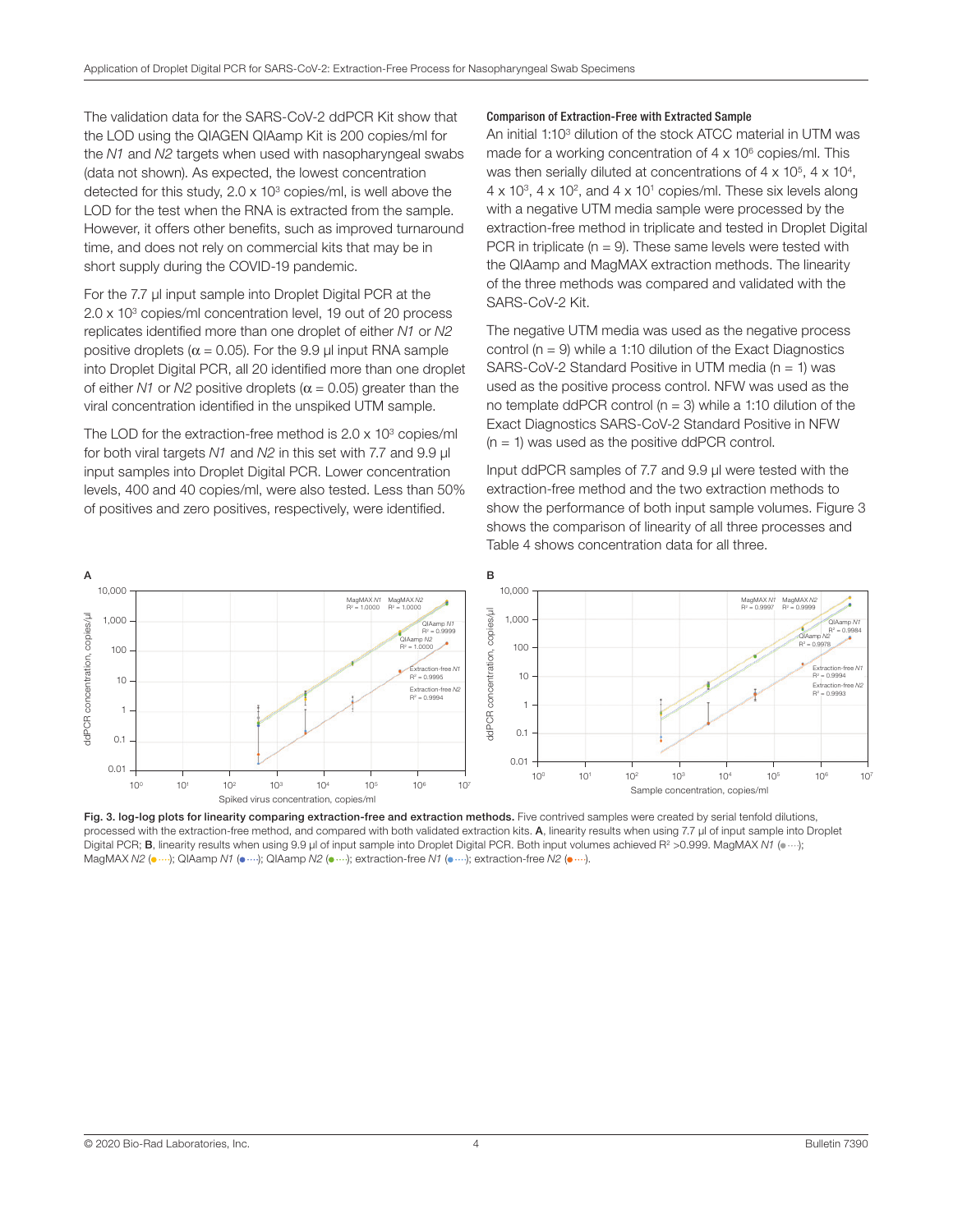| ddPCR 7 µl<br>Input Sample    | Extraction-<br>Free N1        | <b>Extraction-</b><br>Free N <sub>2</sub> | Extraction-<br>Free RP               | QIAamp<br>N1 | QIAamp<br>N2 | QIAamp<br><b>RP</b> | MagMAX<br>N1 | MagMAX<br>N2 | MagMAX<br><b>RP</b> |
|-------------------------------|-------------------------------|-------------------------------------------|--------------------------------------|--------------|--------------|---------------------|--------------|--------------|---------------------|
| $4.0 \times 10^6$ copies/ml   |                               |                                           |                                      |              |              |                     |              |              |                     |
| Mean concentration, copies/ul | 191.97                        | 183.47                                    | 11.21                                | 4,285.33     | 3,920.33     | 4,835.67            | 4,786.67     | 4,676.67     | 703.67              |
| Standard deviation            | 15.77                         | 13.65                                     | 0.59                                 | 498.59       | 491.44       | 219.22              | 484.46       | 518.34       | 62.43               |
| $4.0 \times 10^5$ copies/ml   |                               |                                           |                                      |              |              |                     |              |              |                     |
| Mean concentration, copies/µl | 23.00                         | 22.23                                     | 13.31                                | 393.67       | 364.67       | 4,073.33            | 472.33       | 477.67       | 690.33              |
| Standard deviation            | 1.74                          | 1.81                                      | 3.04                                 | 49.24        | 34.53        | 285.55              | 82.81        | 90.16        | 45.49               |
| $4.0 \times 10^4$ copies/ml   |                               |                                           |                                      |              |              |                     |              |              |                     |
| Mean concentration, copies/µl | 2.28                          | 2.04                                      | 52.10                                | 44.13        | 41.00        | 4,354.00            | 37.90        | 39.63        | 649.67              |
| Standard deviation            | 0.34                          | 0.45                                      | 4.43                                 | 17.88        | 15.03        | 334.26              | 2.21         | 4.31         | 26.69               |
| $4.0 \times 10^3$ copies/ml   |                               |                                           |                                      |              |              |                     |              |              |                     |
| Mean concentration, copies/ul | 0.23                          | 0.20                                      | 42.41                                | 4.03         | 3.60         | 3,828.67            | 3.71         | 2.67         | 654.67              |
| Standard deviation            | 0.17                          | 0.08                                      | 24.10                                | 0.39         | 0.14         | 1,398.10            | 1.38         | 0.61         | 23.71               |
| $4.0 \times 10^2$ copies/ml   |                               |                                           |                                      |              |              |                     |              |              |                     |
| Mean concentration, copies/µl | 0.02                          | 0.04                                      | 46.27                                | 0.36         | 0.43         | 4,584.67            | 0.66         | 0.42         | 681.00              |
| Standard deviation            | 0.04                          | 0.07                                      | 19.52                                | 0.09         | 0.18         | 418.12              | 0.23         | 0.13         | 39.34               |
| ddPCR 9 ul<br>Input Sample    | <b>Extraction-</b><br>Free N1 | Extraction-<br>Free N <sub>2</sub>        | <b>Extraction- QIAamp</b><br>Free RP | N1           | QIAamp<br>Ν2 | QIAamp<br><b>RP</b> | MagMAX<br>Ν1 | MagMAX<br>N2 | MagMAX<br><b>RP</b> |
| $4.0 \times 10^6$ copies/ml   |                               |                                           |                                      |              |              |                     |              |              |                     |
| Mean concentration, copies/ul | 235.19                        | 214.39                                    | 14.09                                | 3,408.67     | 2,926.33     | 3,847.67            | 6,038.00     | 5,561.67     | 937.00              |
| Standard deviation            | 19.65                         | 23.92                                     | 1.61                                 | 235.97       | 173.90       | 150.64              | 531.74       | 153.16       | 24.06               |
| $4.0 \times 10^5$ copies/ml   |                               |                                           |                                      |              |              |                     |              |              |                     |
| Mean concentration, copies/µl | 28.58                         | 26.48                                     | 16.14                                | 448.67       | 416.33       | 4,786.33            | 509.00       | 499.67       | 915.67              |
| Standard deviation            | 2.13                          | 1.36                                      | 4.10                                 | 53.45        | 45.08        | 412.33              | 34.66        | 33.83        | 21.73               |
| $4.0 \times 104$ copies/ml    |                               |                                           |                                      |              |              |                     |              |              |                     |
| Mean concentration, copies/µl | 2.56                          | 2.40                                      | 64.73                                | 51.77        | 48.03        | 5,312.33            | 51.57        | 51.40        | 855.00              |
| Standard deviation            | 0.52                          | 0.30                                      | 5.43                                 | 16.98        | 17.57        | 448.13              | 5.60         | 2.86         | 34.07               |
| $4.0 \times 10^3$ copies/ml   |                               |                                           |                                      |              |              |                     |              |              |                     |
| Mean concentration, copies/ul | 0.22                          | 0.23                                      | 62.42                                | 5.35         | 4.75         | 4,403.33            | 4.46         | 4.67         | 863.67              |
| Standard deviation            | 0.16                          | 0.11                                      | 23.66                                | 1.41         | 0.76         | 1,053.33            | 0.25         | 0.22         | 98.57               |
| $4.0 \times 10^2$ copies/ml   |                               |                                           |                                      |              |              |                     |              |              |                     |
| Mean concentration, copies/µl | 0.08                          | 0.06                                      | 66.19                                | 0.51         | 0.54         | 4,903.67            | 0.59         | 0.45         | 960.00              |
| Standard deviation            | 0.07                          | 0.06                                      | 11.89                                | 0.13         | 0.17         | 152.98              | 0.53         | 0.25         | 162.92              |

|  | Table 4. Summary of linearity data for extraction-free and extraction methods tested using 7.7 and 9.9 µl input samples into Droplet Digital PCR. |  |  |
|--|---------------------------------------------------------------------------------------------------------------------------------------------------|--|--|
|--|---------------------------------------------------------------------------------------------------------------------------------------------------|--|--|

Concentrations reported in Droplet Digital PCR for the extraction-free process are much lower than when the sample is extracted, as expected. However, the linearity of the extraction-free method is comparable to the two extraction methods but at a lower magnitude. While the extraction-free method may be less efficient than the extraction methods, it proves useful for detecting virus material at higher viral concentrations in nasopharyngeal samples, and has a faster turnaround time.

In comparing the ddPCR input sample volumes, 9.9 µl yields higher ddPCR concentrations than 7.7 µl, as expected. For this application, 9.9 µl input sample into Droplet Digital PCR is recommended and would provide consistent results and more sensitive detection.

#### Using Different Solutions to Resuspend Proteinase K

Finally, the suspension of Proteinase K in both NFW and the recommended HBSS buffer were compared to evaluate the option of a more easily accessible option when HBSS is not available.

All data presented to this point were produced with 30 mg/ml of Proteinase K from *Tritirachium album* in HBSS. However, we were interested to see the results of resuspending the Proteinase K in NFW for situations where the HBSS buffer is not readily available. Here we spiked ATCC virus material into UTM then serially diluted to initial sample concentrations of 2.5  $x$  10<sup>4</sup>, 1.3 x 10<sup>4</sup>, 6.3 x 10<sup>3</sup>, and 3.1 x 10<sup>3</sup> copies/ml, all of which are above our LOD. Then we tested each concentration with 30 mg/ml Proteinase K in HBSS and 30 mg/ml Proteinase K in NFW with our extraction-free method in triplicate process and duplicate ddPCR reactions ( $n = 6$  sample replicates).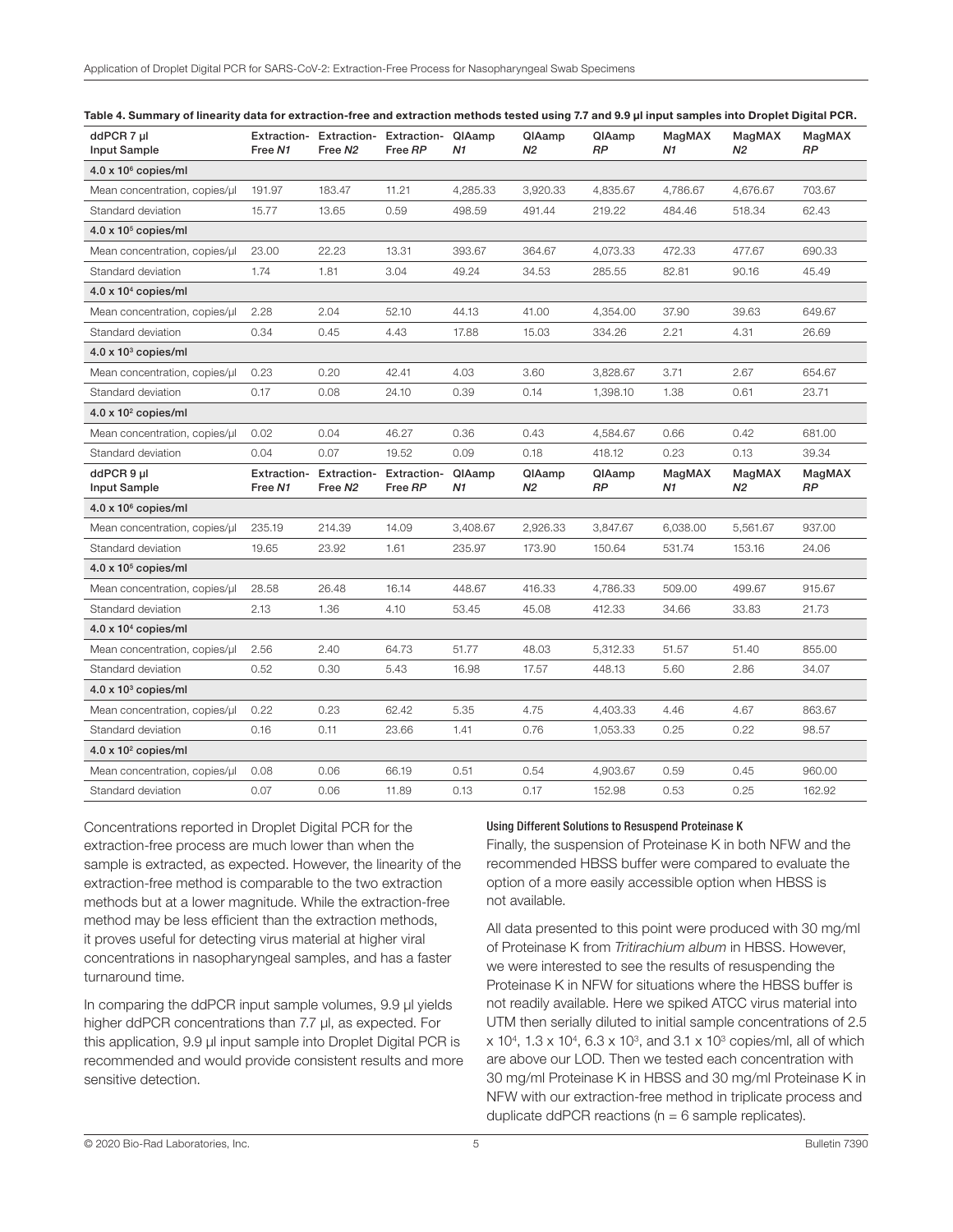A

Unspiked UTM was used as a negative process control while ATCC virus diluted 1:4 in PBS was used as a positive process control. A 1:10 dilution of our Exact Diagnostics Positive Standard in NFW was used as a positive ddPCR control and NFW was used as a no template ddPCR control.

Mean droplet counts comparing the two suspension buffers are shown in Figure 4, demonstrating no negative effects on accepted events. Figure 5 shows comparable concentration data for the two buffers.





Fig. 4. Mean droplet counts for Proteinase K in HBSS and in NFW. Comparison of suspending Proteinase K in HBSS or NFW and the impact on droplets with two different input samples into Droplet Digital PCR: A, 7 µl and **B**, 9 µl. These results represent the mean number of accepted droplets in Droplet Digital PCR ( $n = 6$  per concentration). There are no statistically significant differences between suspensions. HBSS ( $\blacksquare$ ); NFW ( $\blacksquare$ ). ATCC, American Type Culture Collection; HBSS, Hanks' Balanced Salt Solution; NFW, nuclease-free water; NTC, no template control; PBS, phosphate buffered saline; UTM, Universal Transport Medium.



Fig. 5. Eight-well merged concentrations reported in Droplet Digital PCR for dilution levels of 2.5 x 10<sup>4</sup>, 1.3 x 10<sup>4</sup>, 6.3 x 10<sup>3</sup>, and 3.1 x 10<sup>3</sup> copies/ml. Effect on concentration between two different suspension solutions for Proteinase K with two different input samples into Droplet Digital PCR:  $A$ , 7  $\mu$ l in HBSS; **B**, 7  $\mu$ l in NFW; **C**, 9  $\mu$ l in HBSS; and **D**, 9  $\mu$ l in NFW. These points represent mean ddPCR concentrations in copies/ $\mu$ l (n = 8 per concentration). Both suspension solutions performed similarly. *N1* target ( $\blacksquare$ ); *N2* target ( $\blacksquare$ ). HBSS, Hanks' Balanced Salt Solution; NFW, nuclease-free water.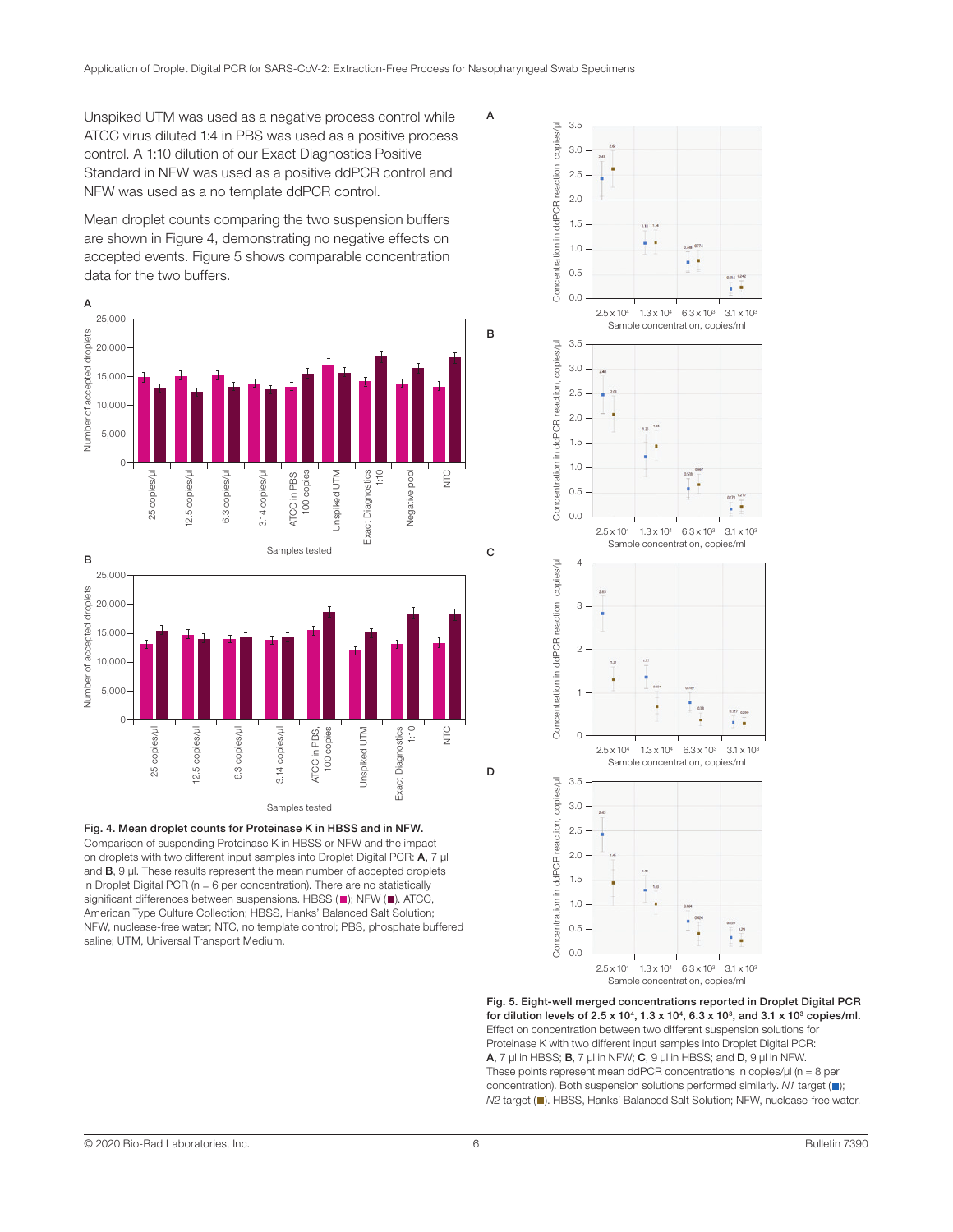We see that if the Proteinase K is suspended in HBSS or NFW at 30 mg/ml, there is no significant impact on the performance of this method. Run data show that neither the mean number of accepted droplets nor the concentration are significantly different when comparing the two suspension solutions.

Based on these results, if HBSS is not readily available, NFW may be used for resuspension instead and would yield similar results. It is important to note the LOD was identified using HBSS and was not verified with NFW. The lowest detectable concentration with NFW is  $3.1 \times 10^3$  copies/ml, as shown here. Furthermore, there was no testing on Proteinase K in NFW performance over multiple freeze-thaw cycles and this should be tested in the future.

#### **Discussion**

The primary focus of this study was to explore the feasibility of applying an extraction-free sample preparation method to the established SARS-CoV-2 ddPCR Kit to detect the virus in nasopharyngeal sample specimens. The data shown were acquired using contrived samples composed of negative nasopharyngeal swabs in UTM spiked with inactivated virus and should be confirmed with real positive clinical samples in the future. This serves as a guide for applying the method to Droplet Digital PCR, simplifying the workflow, and improving the turnaround time.

Since it is important to have extraction controls during RNA extraction, it is recommended to run a positive and negative standard along with the other samples. This method would allow an operator to process up to 93 samples with three process controls (positive, negative, and NTC) in one run.

As expected, when using an extraction-free method, the ease of the procedure is a trade-off to higher sensitivity. A 96-well plate can be processed in less than 30 minutes at minimal cost, input sample, and reagent usage. For users, this tradeoff may serve as a benefit when dealing with samples that may have higher viral loads and/or when more broad screening is optimal.

Different media often have chemical compositions that do not interact positively with the chemicals used during droplet generation, which could lead to poor amplification and low droplet/event counts. Therefore, when applying this application note to different collection media it is important to first determine the effects of the medium on droplet count and cluster phenotypes. If both are negatively impacted, consider diluting the sample before processing to achieve better results.

### **Conclusions**

With RNA extraction sample preparation, it is evident that manual extractions are time-consuming and risk operator fatigue. Typical magnetic bead, spin-column, and vacuum purification methods are slow and require various different consumables, which could lead to more variability throughout the process. Variability can be overcome by a faster extraction-free method that produces similar results and requires fewer upstream consumables. There is also less variability because there are fewer repeated actions and less time spent processing samples. Here we present results for a previously reported extraction-free method, optimized specifically for nasopharyngeal samples collected in UTM media with the SARS-CoV-2 ddPCR Kit.

#### **References**

Abayan R (2020). Application of Droplet Digital PCR for SARS-CoV-2: Extraction-free processs for environmental swabs. Bio-Rad Bulletin 7377. Marzinotto S et al. (2020). A streamlined approach to rapidly detect SARS-CoV-2 infection, avoiding RNA purification. medRxiv 2020.04.06.20054114 [not peer-reviewed].

## Visit [bio-rad.com/ExtractionFree](http://www.bio-rad.com/ExtractionFree) for more information.

#### BIO-RAD, DDPCR, and DROPLET DIGITAL PCR are trademarks of Bio-Rad Laboratories, Inc. in certain jurisdictions.

Purchase of Digital PCR products from Bio-Rad Laboratories includes a limited, non-transferable right under our intellectual property for you to use the products. It is the responsibility of the purchaser/end user to acquire any additional intellectual property rights that may be required. The QX200 and QX200 AutoDG Droplet Digital PCR Systems and/or their use is covered by claims of U.S. patents, and/or pending U.S. and non-U.S. patent applications owned by or under license to Bio-Rad Laboratories, Inc. See bio-rad.com/en-us/trademarks for details.

All trademarks used herein are the property of their respective owner.